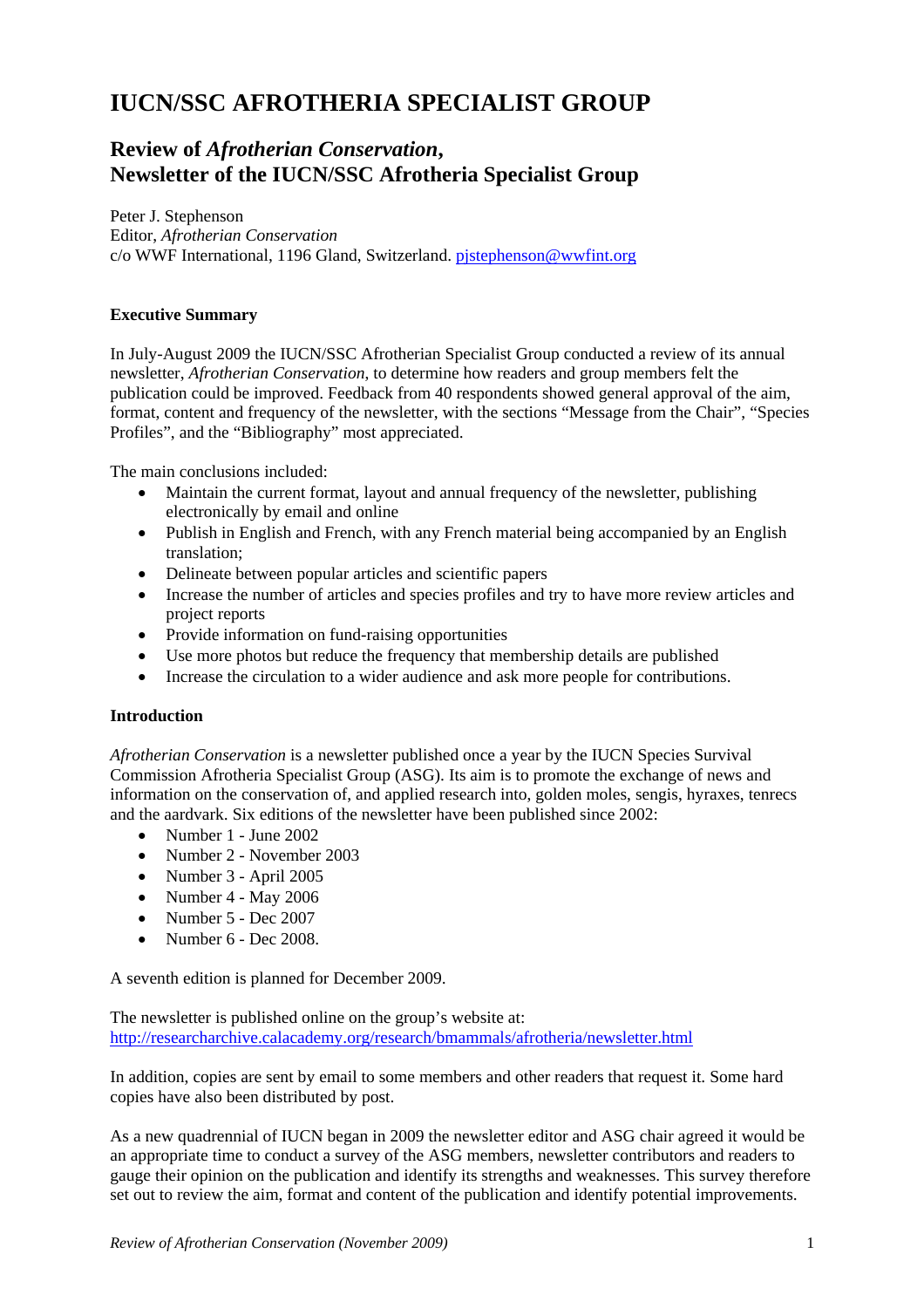# **Methods**

The newsletter review was conducted using an internet-based questionnaire developed using Survey Monkey [\(http://www.surveymonkey.com](http://www.surveymonkey.com/)). Twenty-four questions were posed (see Annex 1), grouped in 6 categories: aims and audience, use, format and frequency, content, contributions, and other feedback. Input was solicited by email from ASG members, ex-members, previous newsletter contributors, and other newsletter readers (biologists and conservationists) identified by the ASG Chair and the newsletter editor. In total 129 people were invited to participate in the survey during a seven-week period in July and August 2009.

#### **Results**

Forty people completed the survey, a response rate of 31%. These are referred to in the report as respondents, or people surveyed.

Respondents were from:

- Europe (20) Belgium: 2, France: 1, Germany: 6, Italy: 1, Portugal: 1, Switzerland: 2, UK: 7
- North America (10) USA: 10
- Africa (7) DR Congo: 2, South Africa : 2, Tanzania: 3
- Madagascar (2)
- and Australia (1).

#### *Aim and Audience*

All but one respondent agreed that the existing aim of the newsletter was appropriate (*to promote the exchange of news and information on the conservation of, and applied research into, golden moles, sengis, hyraxes, tenrecs and the aardvark*).

No respondent disagreed with any of the stated audiences for the newsletter: *ASG members, Members of other specialist groups, Scientists working on Afrotheria, Conservationists working on Afrotheria, Students, Interested members of the public.* However, they agreed most strongly that the main audiences were 1. scientists working on Afrotheria; 2. conservationists working on Afrotheria, and 3. members of the ASG.

More than one respondent felt that additional audiences targeted should include conservation NGOs, donors, zoos and their associations, and government departments and agencies.

#### *Use of the newsletter*

The majority of people surveyed (64% of respondents) read most of the newsletter; 23% read all of it and 13% read a little or some of it. If readers forwarded the newsletter, 71% sent it to 1-5 people. Thirty-nine percent of people printed it. Most commonly people forwarded the newsletter to colleagues or students.

**Conclusion 1:** The editor to work with ASG members to produce a list of people (especially from conservation NGOs, zoos, donors and government agencies) who should receive the newsletter directly to increase circulation.

#### *Format and frequency*

Sixty-eight percent of respondents felt the overall newsletter format and layout is excellent or very good (Figure 1). Everyone felt it was at least good. Eighty-four percent of people surveyed felt that the best form of publishing the newsletter was by electronic copy circulated by email, though 73% felt it should still be posted on the ASG website (Figure 2). Thirteen and a half percent of people surveyed felt a printed version could be produced if a donor was found; but only one person felt it was worth while charging a subscription fee.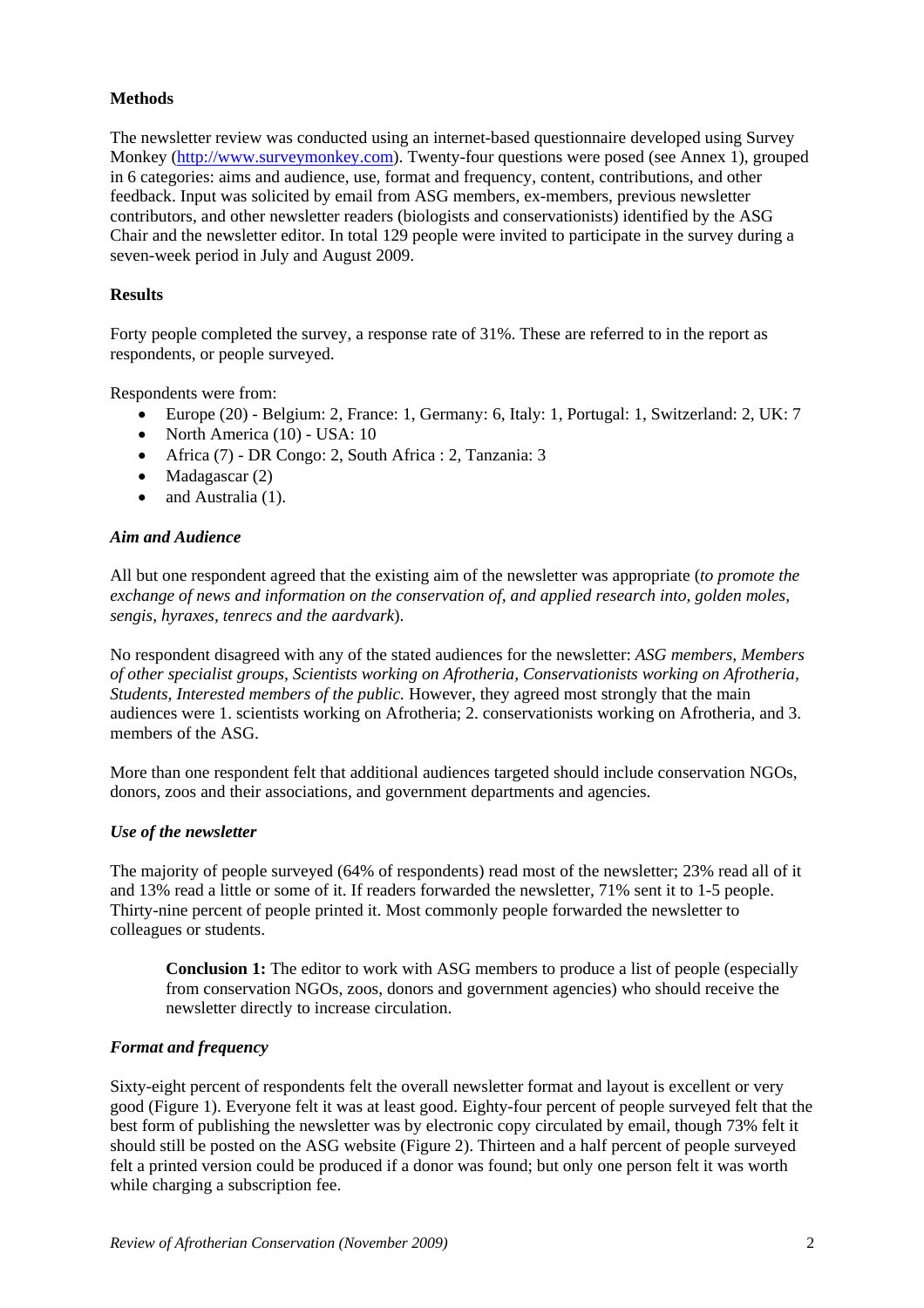







The most favoured language format was to publish the newsletter in English and French, with any French material being accompanied by an English translation (79% of respondents agreed with this system). Sixty-eight percent of people surveyed felt that the current publication rate of once per year was appropriate. The remainder felt we could try to publish twice per year.

If funds are to be sought for printing and distributing a limited number of hard copies, or for translating text into English from the French, suggestions for fund-raising sources included:

- Greetings card sales
- Grants from donors, perhaps linked to conservation field projects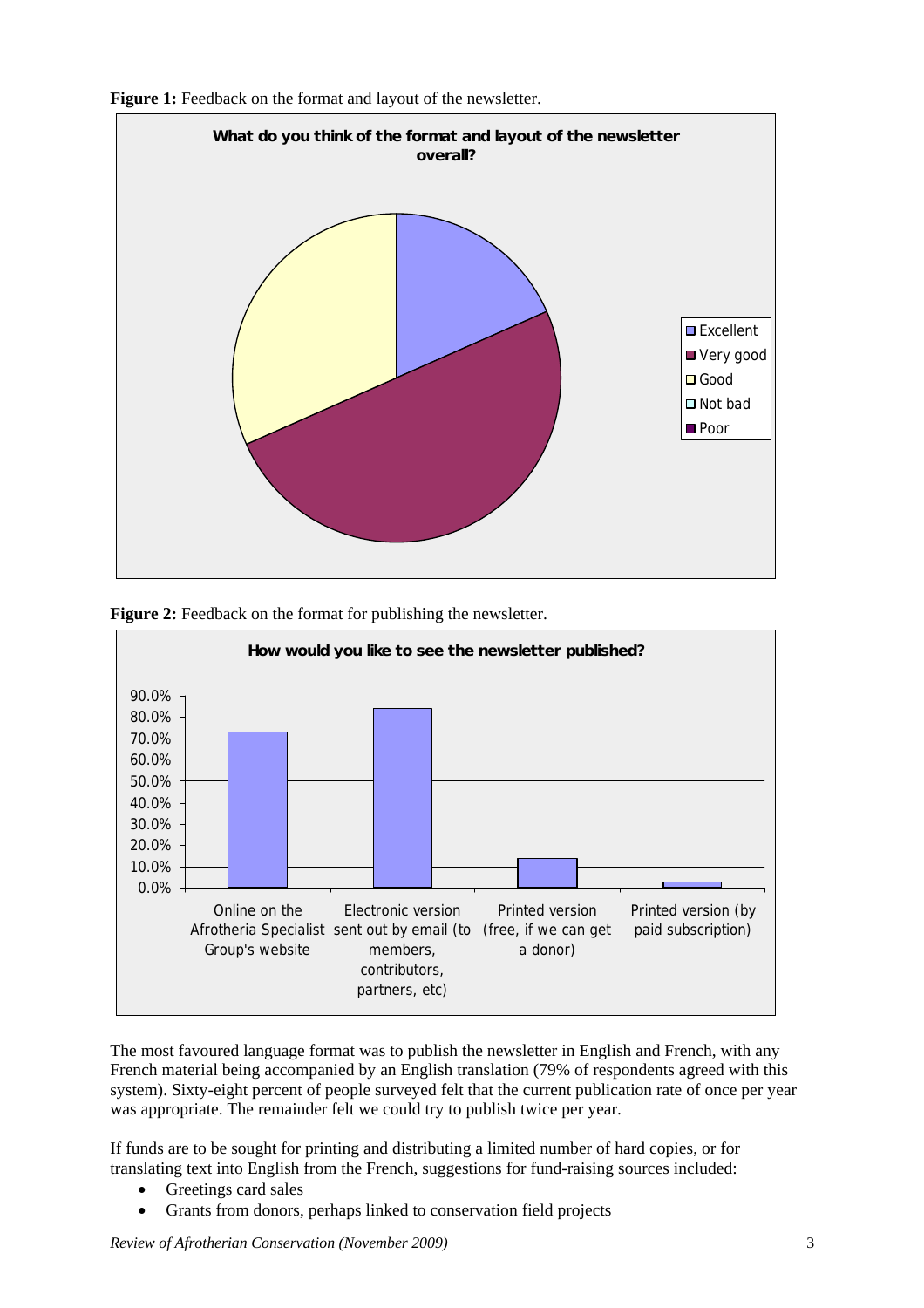- Zoos
- Selling hardcopies/Subscriptions
- Adding an option on the website for donations
- IUCN/SSC secretariat
- Members
- Private sector, especially companies using Afrotheria as an emblem or icon.

Seven people felt that funds should not be used to produce hard copies of the newsletter as either hard copies were not necessary or it would be an unwise use of very limited resources, which could be better spent on conservation projects.

One respondent kindly offered to help translate text between French and English.

**Conclusion 2**: Maintain the current format, layout and annual frequency of the newsletter.

**Conclusion 3:** Continue to publish the newsletter electronically, and distribute directly by email and post on the ASG website.

**Conclusion 4:** Publish the newsletter in English and French, with any French material being accompanied by an English translation.

**Conclusion 5:** Fund-raising efforts for the group should concentrate on supporting conservation projects rather than funding newsletter printing.

#### *Content*

All of the current sections of the newsletter were felt to be good or excellent in terms of quality, level of interest and relevance to the publication's aims. The most favoured sections were the Message from the Chair, Species Profiles and the Bibliography. For each section the majority of respondents agreed they should be left as they are. The sections with most interest in expansion or increase in frequency were the articles (31%) and species profiles (29%). The section most commonly proposed to be reduced in frequency or cut was the membership list (31%).

More than one respondent suggested we should add sections that deal with funding opportunities. Other suggestions proposed by individuals for additional sections included:

- Book reviews
- An IUCN or an SSC page (perhaps as part of the noticeboard) with news beyond Afrotherians
- Conference reports (short articles reporting on recent afrotherian research presented at national and international meetings)
- Miscellaneous or novel notes
- News about the advancement of African students working on afrotherians and details on student theses dealing with these animals.
- Advertisements for possible afrotherian research projects for the interest of students
- Conservation status of target taxa, as a yearly update taken from the IUCN website
- A page of afrotherian photography
- In the noticeboard, a section with conferences and job offers (and perhaps follow up on who attended and who secured certain jobs)
- The status of the Afrotheria in zoos and museum collections
- Reports on conservation initiatives
- Advances in understanding of the Afrotheria through studies of Sirenia and Proboscidea.

Two-thirds of people felt material was evenly balanced between the five target taxa. Many people commented that a completely even balance was not necessarily required or possible, and an imbalance is hard to avoid given the varying numbers of species in each taxon and the varying numbers of researchers working on them.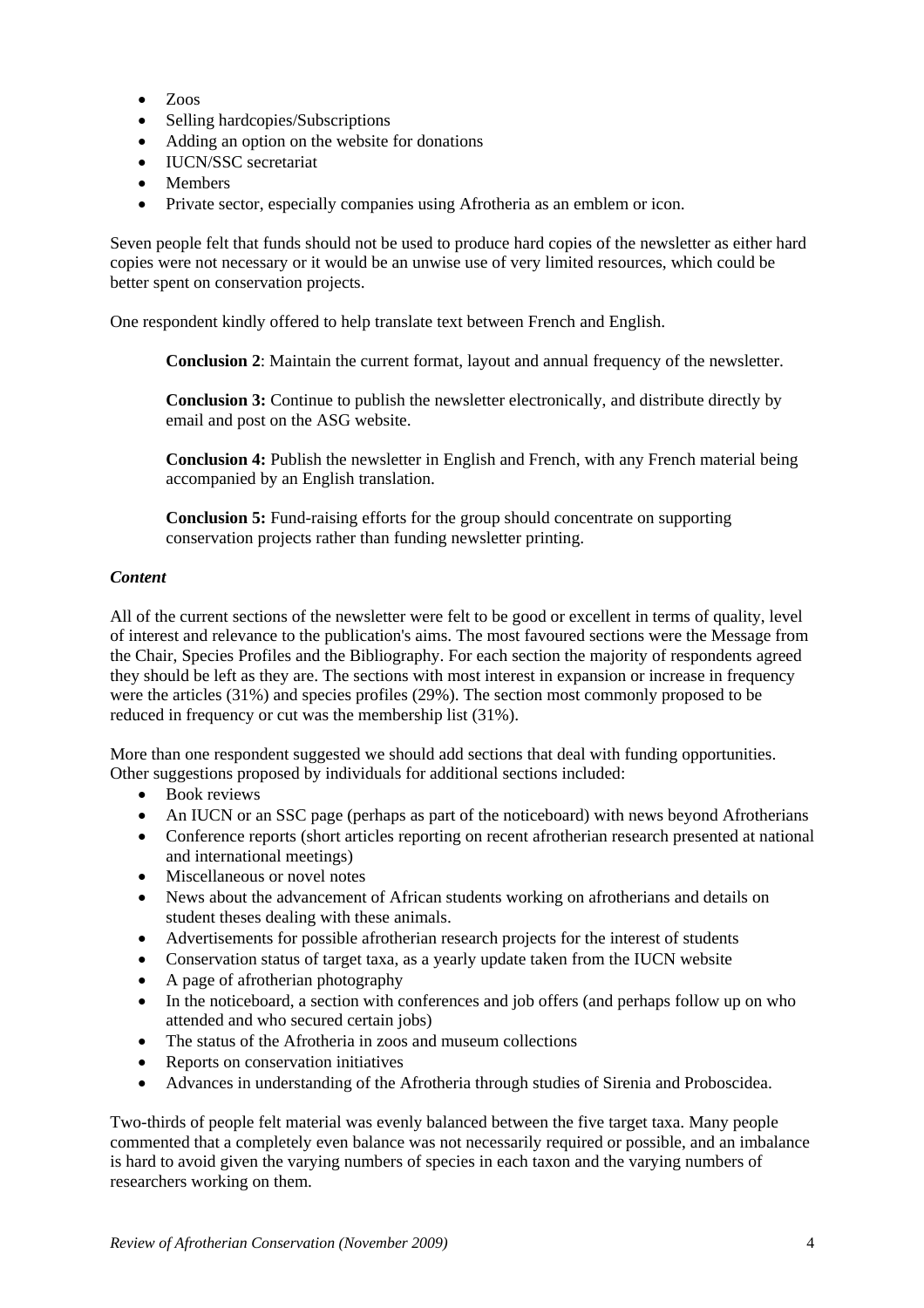An overwhelming majority of respondents (81%) felt that the mix of articles published to date reviews, new scientific results and more popular awareness-raising pieces on the 5 target taxa - was "about right". Fourteen percent of respondents felt the mix was excellent and no-one felt it was in need of revision. One respondent noted that "*If we want the newsletter to have an international impact, we might want to separate more clearly the scientific from the more popular articles*".

Examples of articles people enjoyed reading in the first six editions were the papers on:

- Aftrotherian monophyly (Seiffert 2002, No. 1) this paper "*has been quoted by a couple of articles in well known journals*".
- Ecology and behaviour of shrew tenrecs (Hilgartner 2005, No. 3)
- Biodiversity of the Tubilidenta (Lehmann 2006, No. 4)
- Description of sengi skull anatomy (Ihlau et al 2006, No. 4)
- Radio-tracking Namib golden moles (Rathbun & Rathbun 2006, No. 4)
- Observations of black-and-rufous sengis Diani Forest, Kenya (Moutou & Besnard 2006, No. 4)
- Streaked tenrecs species profile (Stephenson 2007, No. 5)
- Does the bush hyrax occur in North Africa? (Hoffman et al 2008, No. 6)
- The black and rufous sengi in Zanzibar (Siex & Delgado 2008, No. 6)
- A golden mole in Gabon (Kitchener et al. 2008, No. 6)
- Tales of sengi tails (Rathbun 2008, No. 6)

Lehmann 2006 and Rathbun 2008 were the most popular articles, both commended by 3 respondents each.

Twelve people gave ideas of what they would like to see more of in future editions. The most popular suggestion (three respondents) was to have more review articles. The second most popular proposals (two people each) were to have more material that focuses on genetics, evolution and species distributions, more progress reports on conservation or research projects, and more photographs.

Other suggestions included:

- More field stories and conservation issues
- Articles on anatomy, taxonomy, ecology.
- Local awareness of Afrotheria, and local people's involvement in research and conservation.
- Conservation work and how readers can help and/or contribute (e.g. TRAFFIC, ZSL Edge)
- Good news!

**Conclusion 6:** Maintain current newsletter sections but expand articles and species profiles as possible, use more photographs, and reduce the frequency of publishing membership details.

**Conclusion 7:** Add news items or noticeboard entries relating to fund-raising opportunities.

**Conclusion 8:** Make a clearer delineation between popular articles and scientific papers.

**Conclusion 9:** Encourage more review articles and papers on a broad range of technical issues (especially genetics, evolutionary studies and species distributions) as well as project progress reports.

#### *Contributions*

Fourteen respondents had contributed material to the newsletter, four of them more than once. Most (11) had contributed articles. Twenty-six people said they would be willing and able to contribute to future editions and most provided an outline of the sort of material they could produce. (The editor will follow up with them directly).

The reasons most commonly given by people who were not able to contribute revolved around two issues:

a) their work focused on other taxa (e.g. *busy with rodents; main focus on other animals; my lack of direct involvement in Afrotheria.*)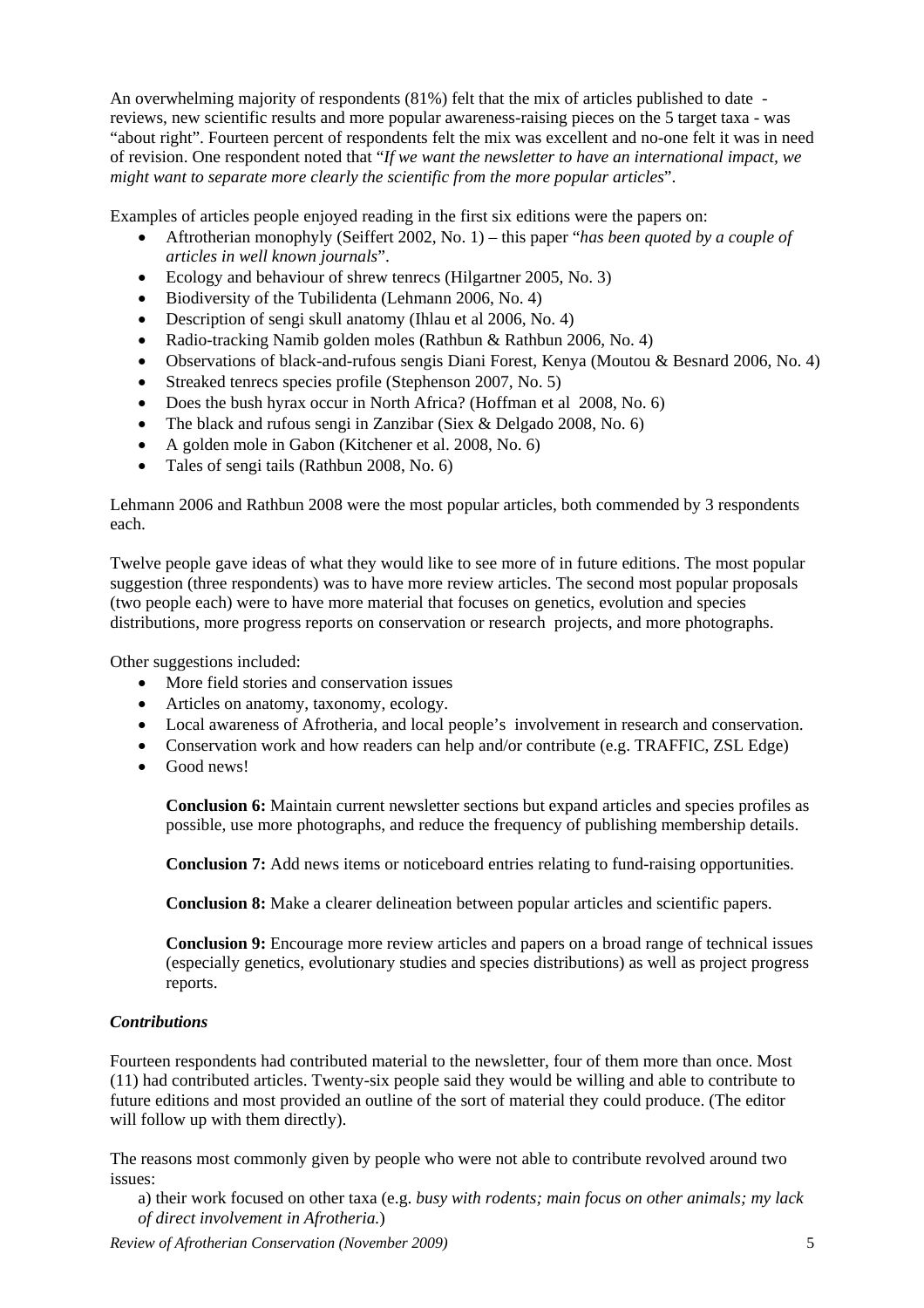b) they had no new or recent material on the Afrotheria (e.g. *I'm not working on aardvarks at the moment, so it would be difficult to contribute anything new; at present I do not have projects on Afrotherians directly; I am not working actively on sengis any longer; At my age I like to know what's going on but have little new information to contribute*).

One person noted that "*in the current climate of tenure decisions and impact factors it's not an ideal journal for early-career investigators. Hence increasing content of a practical nature (biblio, grad schools, conservation activities) would be a good thing*".

The editor was encouraged to continue to put out calls for contributions, and reminders. Other suggestions for how he could encourage people to contribute more in future included mentions of armtwisting, nudging, harassing, paying and finding people more time!

Ideas for the best way of soliciting articles from non-members included:

- Direct contact and calls for material, especially to authors of other papers or relevant experts.
- Distribute the newsletter more widely (including getting each member to distribute the newsletter and call for submissions as wide as possible)
- Collaborate with a refereed journal, for example Journal of Mammalogy
- Make the newsletter appealing to a broader audience.
- Publicize the newsletter (e.g. promoting it in the different international/national mammalian and zoological Societies, zoos, universities and at conferences)
- Post a permanent call for submissions on the website.
- Ask the IUCN Species Programme to include a general call for submissions to Specialist Group newsletters in the monthly SSC e-bulletin that goes to all SSC members.

**Conclusion 10:** Try to put out a wider call for contributions, by using fora such as the IUCN Species e-bulletin and by asking ASG members to help search for potential contributors.

# *Other Feedback*

Ten respondents gave additional feedback. Samples include:

*"Considering that we do this with virtually no financial support - it is hard to think how we can improve significantly. Well done, PJ!"* 

*"I wish you well".* 

*"Don't give up!"* 

*"I think it's very well done altogether"*

*"Let us know the results of the survey….I would appreciate knowing what fellow members think"* 

The feedback included suggestions for how to improve the newsletter such as::

- Include brief biographies of the authors
- Have more illustrations cartoons, photos
- Ask someone in the IUCN programme to help us get the newsletter indexed
- Give the newsletter a more visible position on the home page.
- Invite renowned mammal specialists (non members) or curators of major collections to discuss their experience with afrotherians.
- Engage associations of small mammal enthusiasts.

# **Conclusions for Future Editions of the Newsletter**

The survey produced generally positive feedback on the newsletter, and some concrete suggestions for how to improve its content and distribution in future.

In summary, the conclusions of the review are:

**Conclusion 1:** The editor to work with ASG members to produce a list of people (especially from conservation NGOs, zoos, donors and government agencies) who should receive the newsletter directly to increase circulation.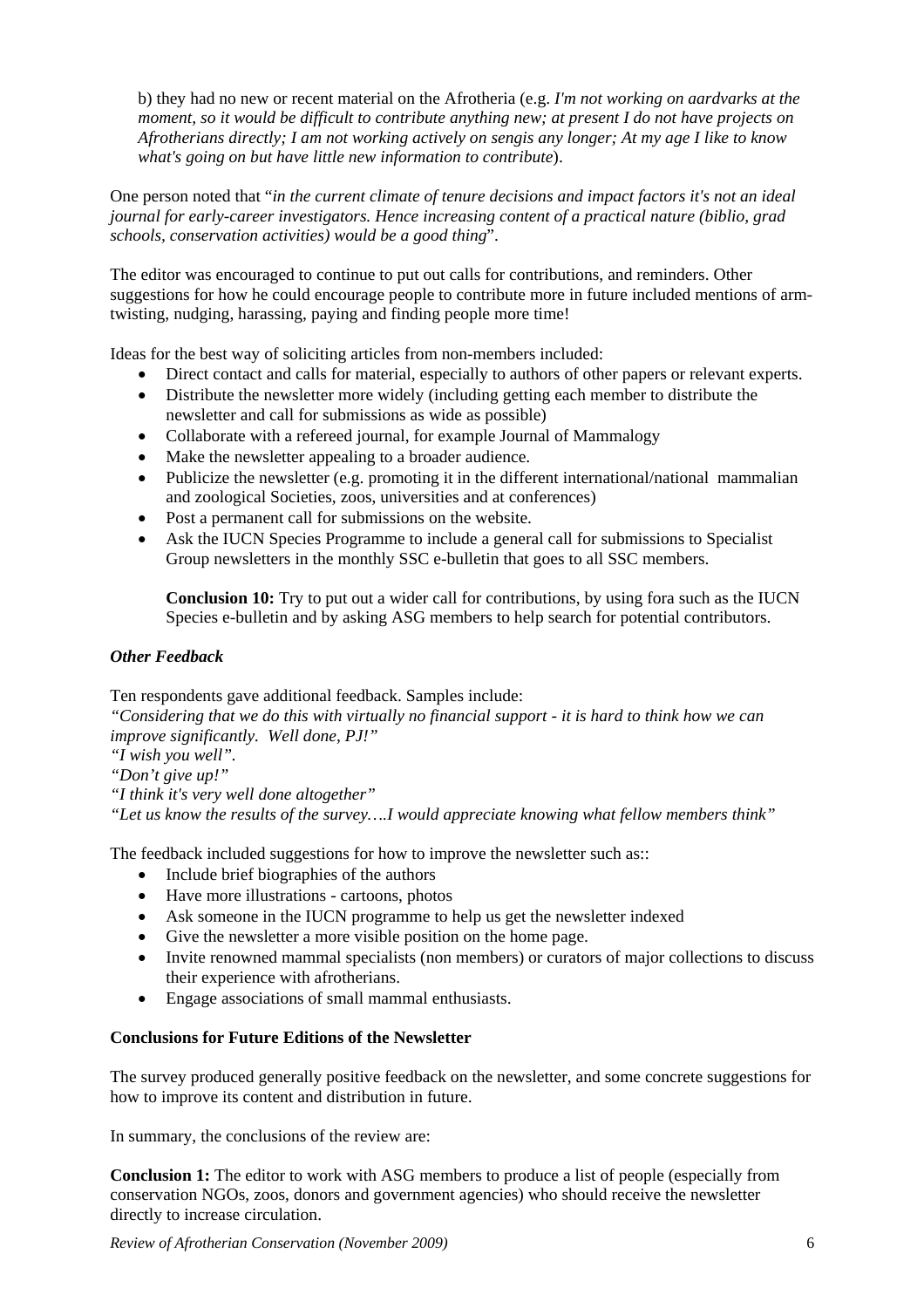**Conclusion 2**: Maintain the current format, layout and annual frequency of the newsletter.

**Conclusion 3:** Continue to publish the newsletter electronically, and distribute directly by email and post on the ASG website.

**Conclusion 4:** Publish the newsletter in English and French, with any French material being accompanied by an English translation.

**Conclusion 5:** Fund-raising efforts for the group should concentrate on supporting conservation projects rather than funding newsletter printing.

**Conclusion 6:** Maintain current newsletter sections but expand articles and species profiles as possible, use more photographs, and reduce the frequency of publishing membership details.

**Conclusion 7:** Add news items or noticeboard entries relating to fund-raising opportunities.

**Conclusion 8:** Make a clearer delineation between popular articles and scientific papers.

**Conclusion 9:** Encourage more review articles and papers on a broad range of technical issues (especially genetics, evolutionary studies and species distributions) as well as project progress reports.

**Conclusion 10:** Try to put out a wider call for contributions, by using fora such as the IUCN Species e-bulletin and by asking ASG members to help search for potential contributors.

In addition to taking account of the survey conclusions, for future editions of the newsletter the editor will also review regularly the suggestions made throughout the survey to identify new ideas and material to keep the publication fresh and varied.

#### **Acknowledgements**

The editor is very grateful to everyone who completed the survey.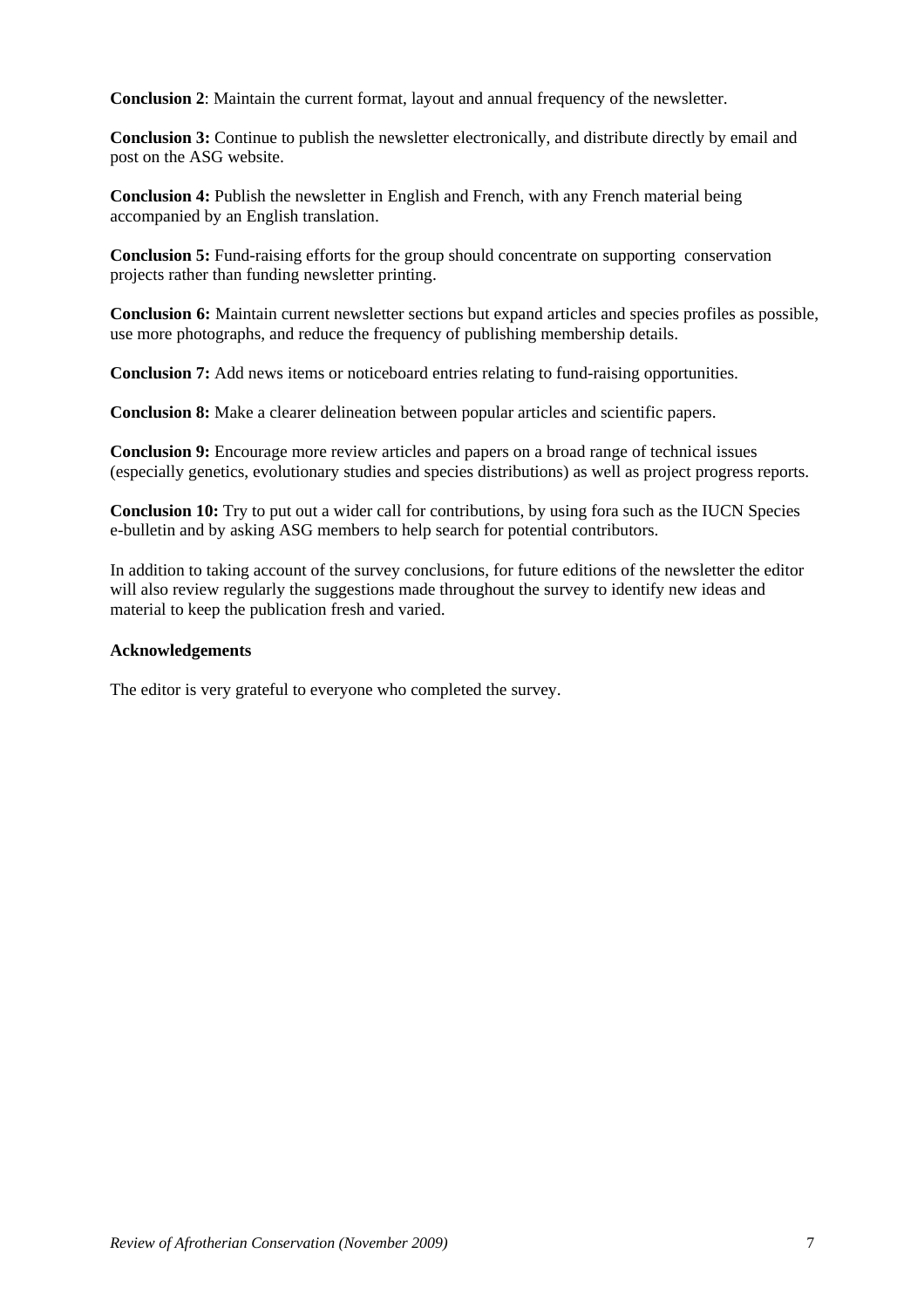#### **Annex 1 : Questions posed in the survey**

**1. Please provide your name and contact details.** 

| <b>Name:</b>          |  |
|-----------------------|--|
| <b>Country:</b>       |  |
| <b>Email Address:</b> |  |

**Aim and audience**

**2. The aim of Afrotherian Conservation is to promote the exchange of news and information on the conservation of, and applied research into, golden moles, sengis, hyraxes, tenrecs and the aardvark. Do you think this aim is** 

O suitable for the newsletter

O in need of revision

If you think it is in need of revision, what would you change?

# **3. What do you think should be the target audience(s) of Afrotherian Conservation?**

| <b>ASG</b> members                               |   | Strongly<br>agree | O<br>Agree | О<br>No<br>opinion                     | о<br>Disagree | Strongly<br>disagree |
|--------------------------------------------------|---|-------------------|------------|----------------------------------------|---------------|----------------------|
| <b>Members of other specialist</b><br>groups     | O | Strongly<br>agree | O<br>Agree | O<br>N <sub>0</sub><br>opinion         | О<br>Disagree | Strongly<br>disagree |
| <b>Scientists working on</b><br>Afrotheria       | O | Strongly<br>agree | O<br>Agree | $\Box$ No<br>opinion                   | O<br>Disagree | Strongly<br>disagree |
| <b>Conservationists working on</b><br>Afrotheria | u | Strongly<br>agree | O<br>Agree | $\square$ No<br>opinion                | O<br>Disagree | Strongly<br>disagree |
| <b>Students</b>                                  |   | Strongly<br>agree | O<br>Agree | O<br>$\mathbf{N}\mathbf{o}$<br>opinion | O<br>Disagree | Strongly<br>disagree |
| <b>Interested members of the</b><br>public       |   | Strongly<br>agree | O<br>Agree | N <sub>o</sub><br>opinion              | о<br>Disagree | Strongly<br>disagree |
| $Othor$ audionage (places engaine)               |   |                   |            |                                        |               |                      |

Other audiences (please specify)

# **Use**

# **4. When you receive Afrotherian Conservation do you usually read:**

O all of it O most of it O some of it  $\Box$ very little or none of it Do you have any comments? For example, are there sections you always read or never read?

# **5. When you receive Afrotherian Conservation do you usually:**

П forward it to 1 or 2 people

*Review of Afrotherian Conservation (November 2009)* 8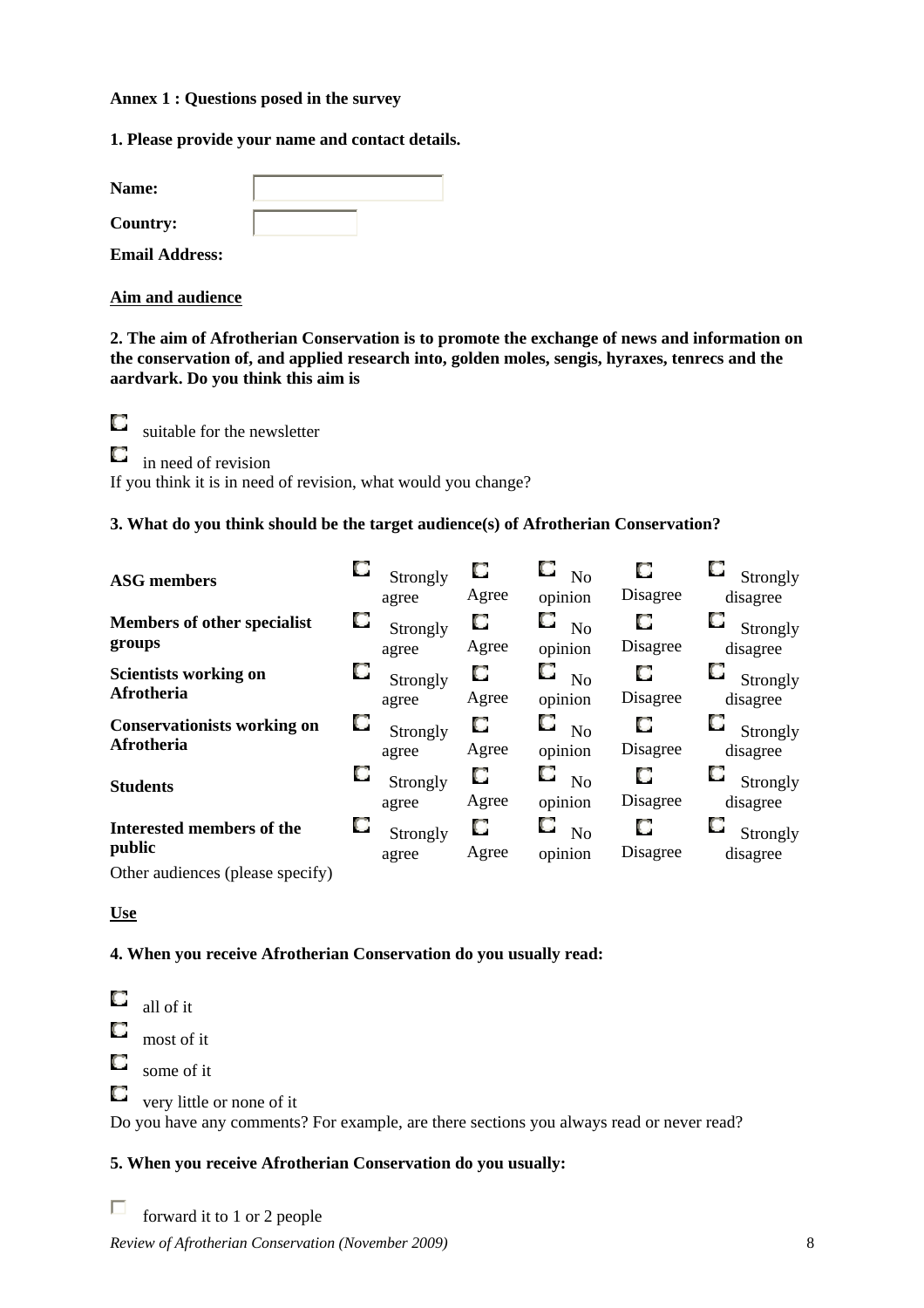$\Box$ forward it to 3-5 people

 $\Box$ forward it to more than 5 people

 $\Box$ print it

Other (please specify)

# **6. If you forward the newsletter, who do you send it to? (e.g. colleagues, students, friends?)**

# **Format and frequency**

# **7. What do you think of the format and layout of the newsletter overall?**

 $\circ$ Excellent Very good O Good O Not bad O Poor

Do you have any comments on the format and layout?

# **8. How would you like to see the newsletter published?**

- $\Box$ Online on the Afrotheria Specialist Group's website
- $\Box$ Electronic version sent out by email (to members, contributors, partners, etc)
- $\Box$ Printed version (free, if we can get a donor)
- $\Box$ Printed version (by paid subscription)

# **9. The newsletter publishes material mostly in English, though some content has been in French. In future, would you like to see the newsletter published with:**

| all material only in English                                                                                        |   | strongly $\square$<br>agree | agree | O<br>$\overline{no}$<br>opinion | O<br>disagree | strongly<br>disagree      |
|---------------------------------------------------------------------------------------------------------------------|---|-----------------------------|-------|---------------------------------|---------------|---------------------------|
| all material in both English and French                                                                             | О | strongly $\Box$<br>agree    | agree | О<br>$\overline{no}$<br>opinion | O<br>disagree | O<br>strongly<br>disagree |
| some articles in French                                                                                             |   | strongly $\square$<br>agree | agree | O<br>$\overline{p}$<br>opinion  | O<br>disagree | О<br>strongly<br>disagree |
| some articles in French, but only if<br>accompanied by an English translation                                       |   | strongly $\Box$<br>agree    | agree | О<br>$\overline{10}$<br>opinion | O<br>disagree | O<br>strongly<br>disagree |
| some news and noticeboard items in<br>French                                                                        |   | strongly <b>U</b><br>agree  | agree | O<br>no<br>opinion              | O<br>disagree | O<br>strongly<br>disagree |
| some news and noticeboard items in<br>French, but only if accompanied by an<br><b>English translation</b>           |   | strongly $\Box$<br>agree    | agree | u<br>$\overline{10}$<br>opinion | u<br>disagree | o<br>strongly<br>disagree |
| content written in whichever language<br>(English or French) is preferred by the<br>author                          |   | strongly $\Box$<br>agree    | agree | U<br>$\overline{10}$<br>opinion | O<br>disagree | strongly<br>disagree      |
| content written in whichever language<br>(English or French) is preferred by the<br>author, but all French material |   | strongly [<br>agree         | agree | $\overline{no}$<br>opinion      | disagree      | strongly<br>disagree      |

*Review of Afrotherian Conservation (November 2009)* 9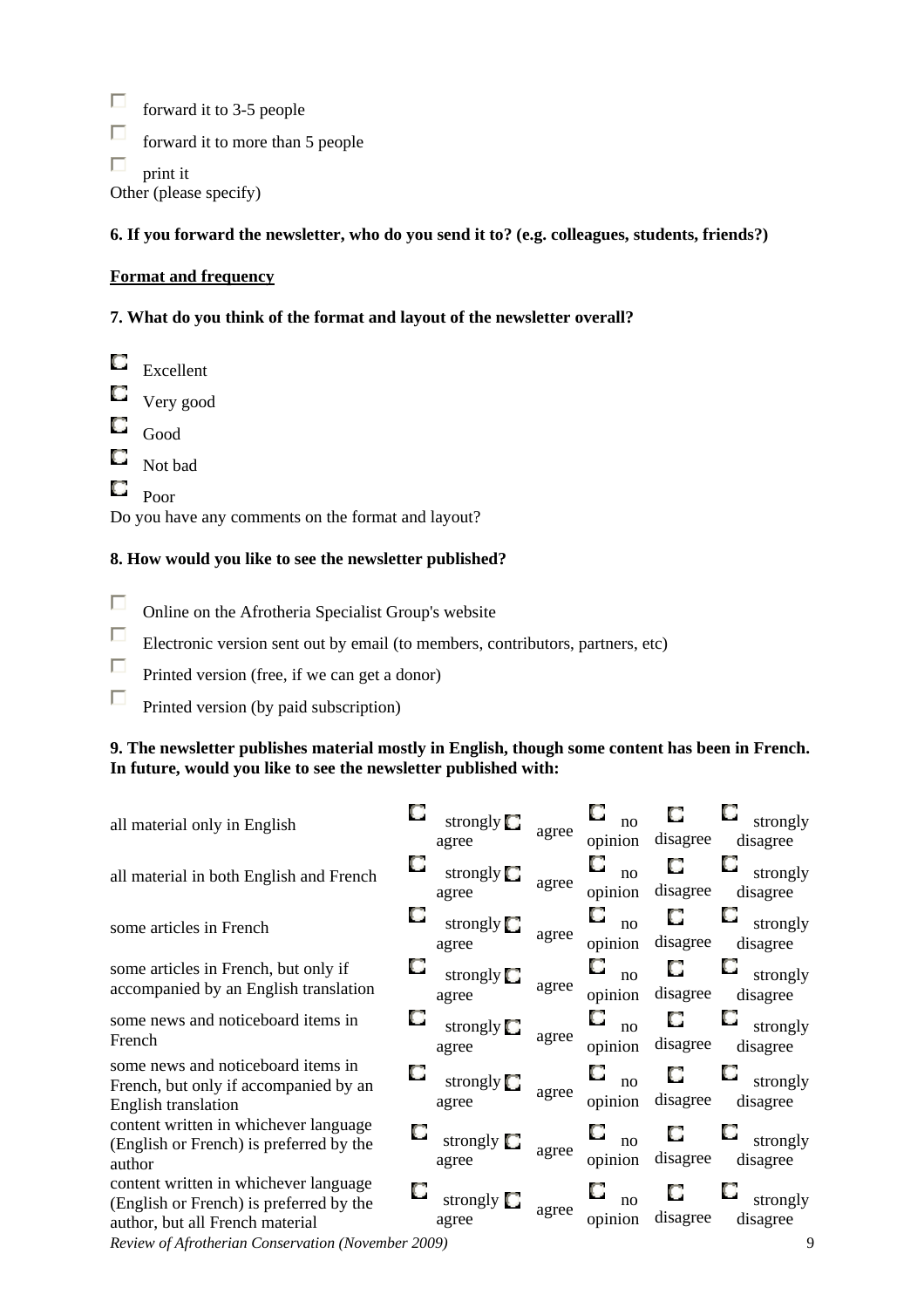accompanied by an English translation Other views or ideas (please specify)

# **10, How often would you like to see Afrotherian Conservation published?**

- Every year (as now) Every 2 years Every 18 months Every 6 months
- 
- $\Box$  Every 4 months

**11. Printing and mailing hard copies of the newsletter, and translating text, are potentially costly. Do you have any ideas on how we might sponsor publication of the newsletter?** 

### **Content**

### **12. How would you rate the existing sections of the newsletter in terms of quality, level of interest and relevance to the publication's aims?**

| Message from the Chair (update of issues)<br>and activities from Galen)           | О |  | Excellent $\Box$ Good $\Box$ OK Not so $\Box$ Poor          |      |
|-----------------------------------------------------------------------------------|---|--|-------------------------------------------------------------|------|
| Species Profile (review of the biology of<br>one of our target animals)           | О |  | Excellent $\Box$ Good $\Box$ OK Not so $\Box$ Poor          |      |
| Articles (papers on new findings or<br>reviews)                                   |   |  | $\Box$ Excellent $\Box$ Good $\Box$ OK Not so $\Box$        | Poor |
| Afrotheria News (news items on issues of<br>relevance to members and our species) |   |  | Excellent $\Box$ Good $\Box$ OK Not so $\Box$ Poor          |      |
| Afrotheria Noticeboard (a place for<br>people to post notices)                    |   |  | $\Box$ Excellent $\Box$ Good $\Box$ OK Not so $\Box$ Poor   |      |
| Abstracts (some abstracts from recent<br>Afrotheria papers)                       |   |  | $\Box$ Excellent $\Box$ Good $\Box$ OK Not so $\Box$        | Poor |
| Bibliography (a list of recent publications<br>on the Afrotheria)                 |   |  | Excellent $\Box$ Good $\Box$ OK $\Box$ Not so $\Box$ Poor   |      |
| Membership List                                                                   |   |  | $\Box$ Excellent $\Box$ Good $\Box$ OK $\Box$ Not so $\Box$ | Poor |

Do you have any comments?

### **13. What would you suggest we do with each of the current sections?**

| Message from the<br>Chair                          | U. | frequency                                |  | as it is |  | Increase its size or $\Box$ Keep it $\Box$ Keep it but reduce its size $\Box$ Cut it<br>or frequency          | out |
|----------------------------------------------------|----|------------------------------------------|--|----------|--|---------------------------------------------------------------------------------------------------------------|-----|
| Species Profile                                    |    | $\Box$ Increase its size or<br>frequency |  | as it is |  | $\Box$ Keep it $\Box$ Keep it but reduce its size $\Box$ Cut it<br>or frequency                               | out |
| Articles                                           |    | $\Box$ Increase its size or<br>frequency |  | as it is |  | <b>E</b> Keep it $\Box$ Keep it but reduce its size $\Box$ Cut it<br>or frequency                             | out |
| Afrotheria News                                    |    | frequency                                |  | as it is |  | <b>C</b> Increase its size or $\Box$ Keep it $\Box$ Keep it but reduce its size $\Box$ Cut it<br>or frequency | out |
| Review of Afrotherian Conservation (November 2009) |    |                                          |  |          |  | 10                                                                                                            |     |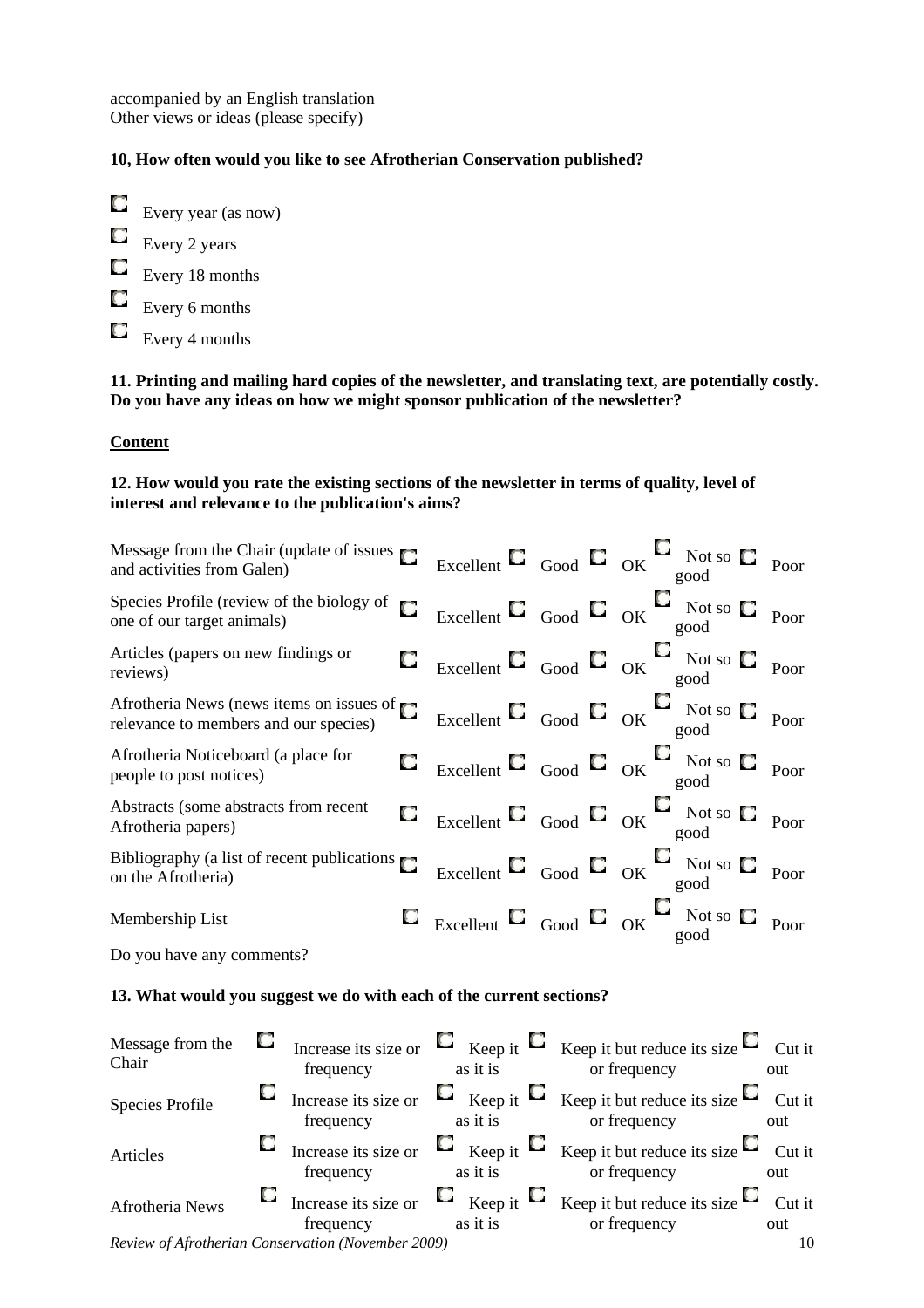| Afrotheria<br>Noticeboard | frequency | as it is | <b>C</b> Increase its size or $\Box$ Keep it $\Box$ Keep it but reduce its size $\Box$ Cut it<br>or frequency                 | out |
|---------------------------|-----------|----------|-------------------------------------------------------------------------------------------------------------------------------|-----|
| Abstracts                 | frequency | as it is | <b>C</b> Increase its size or $\Box$ Keep it $\Box$ Keep it but reduce its size $\Box$ Cut it<br>or frequency                 | out |
| Bibliography              | frequency | as it is | $\Box$ Increase its size or $\Box$ Keep it $\Box$ Keep it but reduce its size $\Box$ Cut it<br>or frequency                   | out |
| Membership List           | frequency | as it is | <b><math>\Box</math></b> Increase its size or $\Box$ Keep it $\Box$ Keep it but reduce its size $\Box$ Cut it<br>or frequency | out |

Do you have any comments?

# **14. Are there any new sections you would propose to add to the newsletter? Please specify.**

# **15. In your opinion the material in the newsletter**

is evenly balanced across the 5 target taxa (aardvarks, golden moles, hyraxes, sengis, tenrecs) O

O is unevenly balanced, with more articles and information on some taxa than others Which taxa do you feel are under-represented in the newsletter material (if any)?

# **16. Articles published to date have been a mix of reviews, new scientific results and more popular awareness-raising pieces on the 5 target taxa. Is the current mix of content of articles:**

- Excellent
- O About right
- O Not too bad
- $\Box$  In need of revision

Do you have any comments (especially about what needs to be revised)?

### **17. Can you give one or two examples of articles published in Afrotherian Conservation that you have enjoyed reading and/or found very useful? Please specify.**

# **18. What would you like to see more of in future articles?**

# **Contributions**

# **19. Have you contributed material to the newsletter?**

- O Yes, once О
- Yes, more than once
- O No

# **20. If you answered "yes" to the previous question, which section(s) of the newsletter have you contributed towards**

П Species Profile

- П Articles
- $\Box$ Afrotheria News

*Review of Afrotherian Conservation (November 2009)* 11